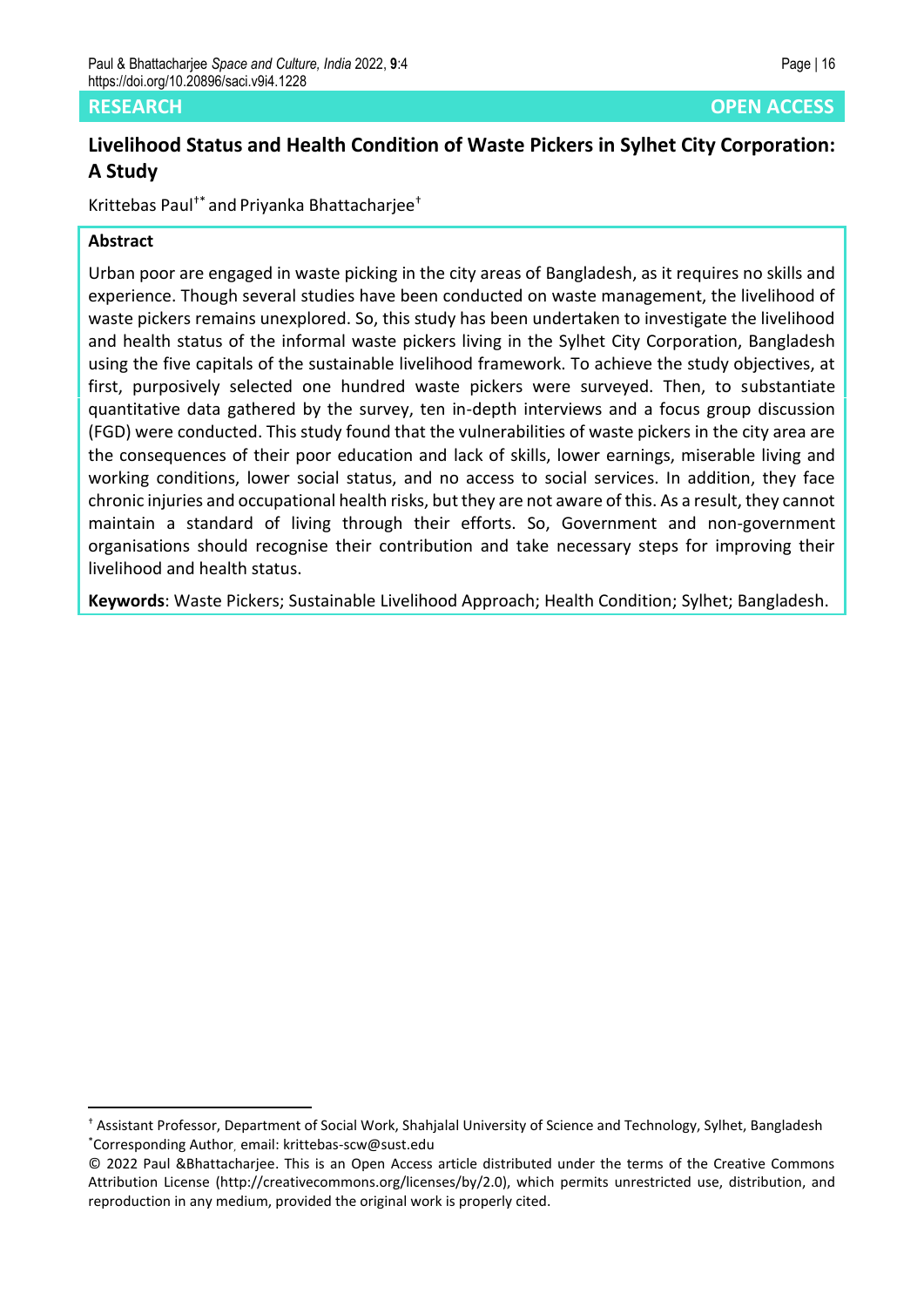#### **Introduction**

Due to rapid urbanisation and industrialisation, a staggering amount of waste are produced throughout the world (Ashikuzzaman and Howlader, 2020). To be precise, on average, 3.5 million tons of plastic and other solid wastes are on a day by the living planet, which is ten times higher when compared to a century ago (Leahy, 2018). But different waste management systems are found in developed and developing countries. Developed countries adopted modern waste management systems, while many developing countries are grappling with trash disposal (Guerrero et al., 2013,). In most developing countries, many people are dependent on garbage to earn their livelihood; this group of people is called waste pickers. Throwing substances became valuable resources for this group of people (Kaza et al., 2018; Schenck et al., 2019). Although this waste recovery system is labour intensive, it provides many new immigrants and poor people in urban areas with a livelihood (Ojeda-Benitez et al., 2002). Bangladesh is a developing country where the population growth rate is 1.37% (Bangladesh Bureau of Statistics, 2019); this vast population is considered a prime reason for producing a large volume of waste (Rahman, 2017). Despite the Government of Bangladesh's and nongovernmental organisations' (NGOs) efforts, vast amounts of rubbish remain uncollected in urban areas (Ahsan et al., 2014). So, many poor people migrate from rural areas to urban areas to engage in waste collection activities informally (Yasmin and Rahman, 2017). But the waste collection is considered inhumane and shameful in Bangladesh, and waste pickers belong to the bottom layer of the waste management system (Uddin et al., 2020).

The waste collection scenario is the same in every city of Bangladesh. Sylhet is the largest city in the northeast of Bangladesh, which has more than half a million people (Ahmed and Rahman, 2000). The usable secondary disposal sites and one final disposal site in Sylhet City Corporation have been marked by inadequate health and safety measures. Waste pickers are engaged in

collecting garbage from these sites, but local laws do not acknowledge their contribution to the waste management system. So they are excluded from different facilities and services available for city dwellers (Ahsan et al., 2014).

Though a significant number of studies highlights the solid waste management system (notably Ashikuzzama and Howlader, 2020; Yasmin and Rahman, 2017; Ahsan et al., 2014), there has been a very little focus on the human part of waste management, particularly in the context of Bangladesh (Uddin et al., 2020). The present study has been taken based on the above context. Furthermore, achieving one of the Sustainable Development Goals(SDGs) titled sustainable cities and communities and moving forward the country's economy requires bringing about all informal workers, including waste pickers, into the mainstream of the development process. It can only be done by recognising them as a part of the formal economy and improving their living standard after studying their livelihood and health condition. Therefore, the study aims to explore waste pickers' livelihood and health status working informally in the Sylhet City Corporation, Bangladesh.

To achieve the aim, the study focuses on:

- To find out the socio-demographic condition of waste pickers' life,
- To describe the livelihood assets and livelihood strategies of waste pickers living in Sylhet City Corporation,
- To analyse the health status of waste pickers.

The rest of this paper is organised in the following structure. The study begins with a review of the literature relevant to the life and livelihood of waste pickers. Then, it describes the methodology and research findings, followed by a discussion. Finally, before concluding, the study includes a description of the noble contribution of the current study.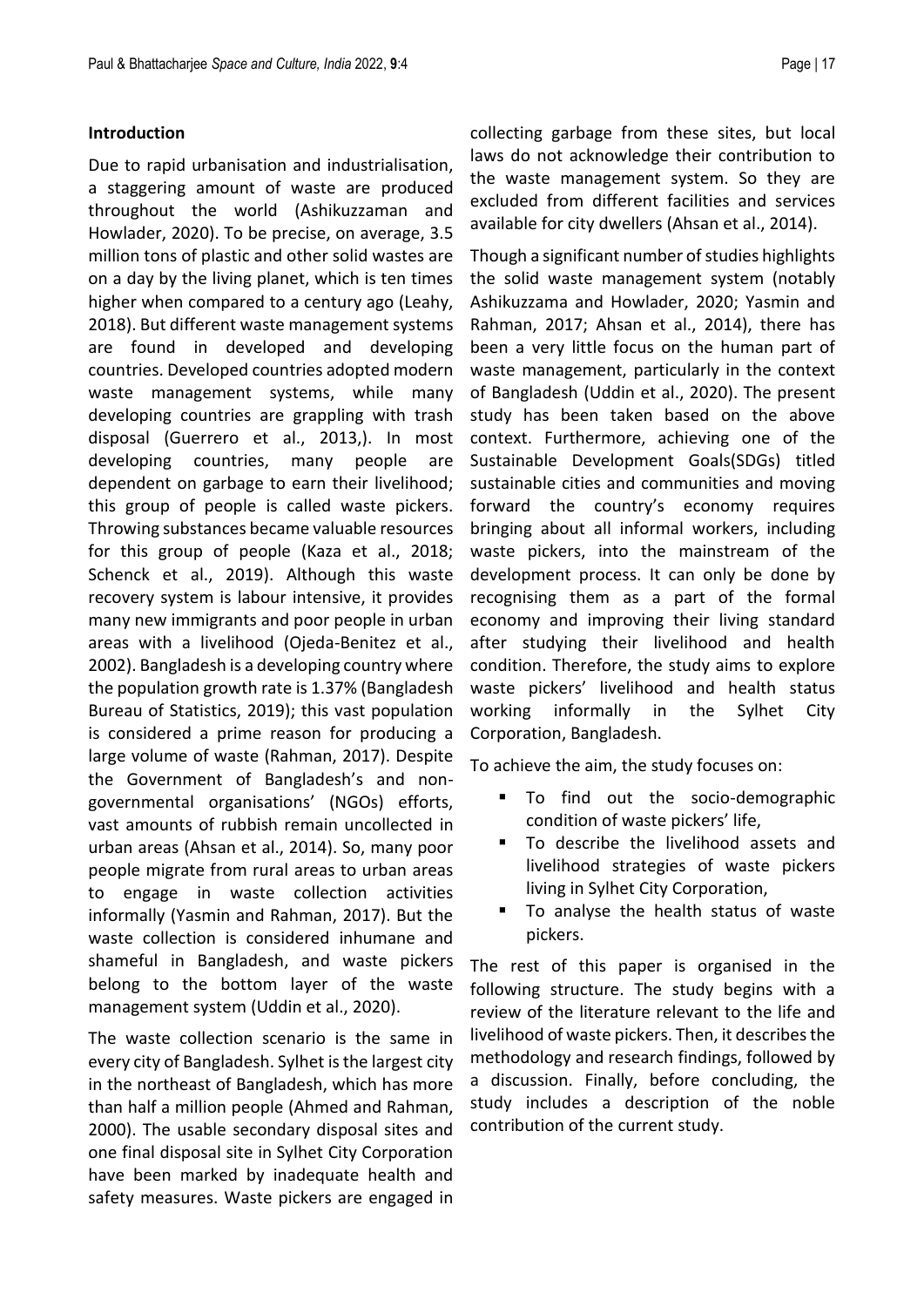#### **Literature Review**

The presence of the informal sector is a significant part of the waste recovery and recycling system in developing countries (Ojeda-Benitez et al., 2002). The expenditure of a city's solid waste management (SWM) system is minimised by informal waste picking (Medina, 2000). According to Carenbauer (2021), waste picking is a human part of the waste that includes people irrespective of sex and age engaged in the activities.

Informal waste collection is a vital source of livelihood for the urban poor (Dias, 2016). Waste pickers who work informally belong to the lower class in society and the recycling network (Gutberlet and Baeder, 2008). They could not sell their product directly and are dependent on mediators who paid a minimal amount to them (WIEGO, 2013). Medina (2005) also found that many municipalities in Mexico have unfavourable attitudes toward waste pickers. Kagan and Scott-Roberts (2002) stated that marginalised people have very little control over their lives and the possessions available to them; they may be stigmatised and often have negative public opinions regarding themselves.

Medina (2000) found that the waste pickers from Asia, Africa and Latin America are the most vulnerable and unrecognised workers. Carenbauer (2021) finds similar findings in his recent study that waste pickers are the victims of unfair treatment and hazardous working conditions. Taking into account their precarious conditions, Rahman et al. (2017) explained how waste picking becomes accessible for the urban poor; they found that there are lower barriers to entry; education and capital requirements are not mandatory, so many of them choose waste picking as their way of living. Similarly, Wilson et al. (2006) examined the general nature of informal recycling, and they argued that the health and social problems are connected with informal recycling. In the Gaza strip and other countries, including South Africa, waste pickers' occupational health and safety mostly decline because of the informal nature of their jobs (Al-Khatib et al., 2020; Dias, 2012; Kistan et al., 2020; Omotoso, 2017; Ojeda-Benitez et al.,2002).

These studies show that the local decisionmakers take short-term and long-term steps to improve the disadvantaged social community's health and safety status in the waste management sector. These studies also unveil that people who work in the informal economy are usually unable to organise and resolve their problems through an organisation and cannot save money. The findings bear resonance to the observation of Mothiba et al. (2017) at the landfill sites in the Tshwane Metropolitan Municipality, who argues that no association at the landfill sites are working to improve the working conditions of the waste pickers and raise awareness of their health status despite their significant contribution to the recovery and recycling process.

We argue that although many researchers have focused on various aspects of waste pickers' life and livelihood conditions, very few emphasise the livelihood strategies (notably Uddin et al., 2020 and Schenck et al., 2018).

There are various techniques to describe livelihood strategies; among these, the Sustainable Living Approach (SLA) is vital. The five types of SLA capital assets are financial, physical, natural, social and human (Department for International Development, 1999). It also incorporates critical facets of poverty, such as insecurity and social exclusion, reflects on the livelihoods of the disadvantaged or weak, and begins to examine the existing livelihood processes of people to recognise and develop effective interventions relevant to the context of the issue at hand (Krantz, 2001). Livelihood strategies are the diversity of practices and choices people make to achieve their livelihood objectives (Krantz, 2001). Tobin et al. (1989) identified eight strategies to cope with one's livelihood situation: problem-solving, cognitive restructuring, emotional expression, social support, problem avoidance, wishful thinking, self-criticism, and social withdrawal.

#### **Plugging of Previous SLF Research Gap**

Uddin et al. (2020) conducted a study on waste pickers in Dhaka city of Bangladesh by adopting the SLF. They found that the waste collectors contributed to building a healthy city but are in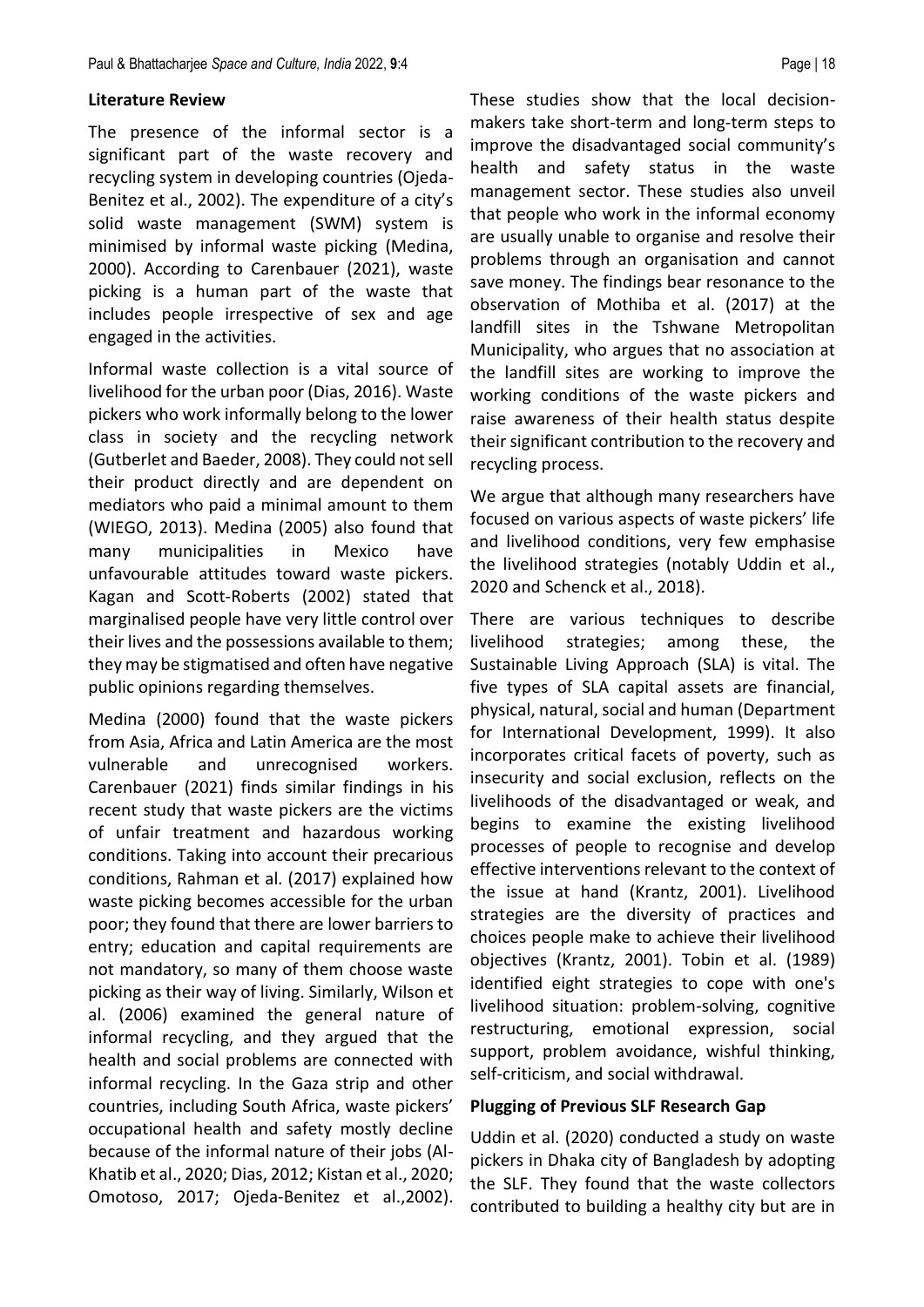deep poverty and neglect. This study was based only on the health of these workers and considered health as the key to achieving sustainable livelihoods. But it did not consider other important factors of sustainable livelihoods, such as education, knowledge, skill, social relationship and environment. Schenck et al. (2018) conducted a study using the SLF of the livelihoods of landfill waste pickers in South Africa. He found that the high levels of unemployment in South Africa have engaged many people to work in the informal sector. Despite the difficulties of living in unbearable working conditions and low income, landfill waste pickers have maintained their livelihoods. The study recommended that it is crucial to incorporate waste pickers into the waste management system but not formalise or control them because formal structure depends only on documentation and process rather than working independently. But the main limitation of this study was that it only focused on landfill workers in South Africa and did not consider other categories of waste pickers. We argue that in Bangladesh, a study on waste pickers deploying SLF can present many aspects of waste pickers. Hence, our study attempts to fill in the literature gap by including waste pickers working in landfills and other dumping sites. In addition, the study analyses the livelihood and health conditions of the waste pickers.

#### **Methodology**

This is an exploratory study based on a qualitative interpretation. The qualitative research aims to present the participants' reallife situations in the form of narratives (Ahmmed and Hossain, 2016). For this study, which was conducted in the Sylhet city corporation area, we have used two stages (2-Stage) sampling method to draw the sample.

In the first Stage, Sylhet city was divided into five clusters based on incinerator and landfill, namely Shahi Eidgah point, Tilagarh point, Rikabibajar point, Uposhohor point (main road), and South Surma landfill site where the concentration of waste pickers was supposed to be high. Then, twenty respondents were

In the second stage, two respondents from each cluster (ten respondents) were selected purposively for in-depth interviews, and a Focus Group Discussion (FGD) was held with different stakeholders of waste picking activities. Interviews and FGD were conducted using two different checklists. The time and place for each interview were chosen based on respondents' consent. Bangla language was used during data collection and then translated into English for analysis (Das et al.,2016).

Survey data were analysed using simple statistical techniques. Data from in-depth interviews and FGDs were analysed thematically according to the SLF. At first, codes were developed— vulnerabilities, natural capital, social capital, human capital, physical capital and financial capital, livelihood strategies. Then, five themes were developed using these codes, where the narratives of the waste pickers were presented and critically analysed.

#### **Major Findings**

#### **Socio-demographic Profile of the Waste Pickers**

The socio-demographic profile of the waste pickers is presented in Table 1. The study found that the male population has dominated the waste picking occupation as more than twothirds (70%) of the participants are male. In addition, they belong to different age categories, though about half of them (40%) are between the 35-44 age group. The study has also revealed that most waste pickers (65%) have no education, which compelled them to choose the occupation. Almost all the waste pickers (98%) are migrants from rural areas where poverty is high. However, only two waste pickers are found to have been born in the Sylhet district. Their earnings vary from one hundred takas to five hundred takas and more per day. Most of the respondents (70%) are married, and 79% have a nuclear family. In terms of religion, waste pickers are unevenly distributed between Muslims and Hindus.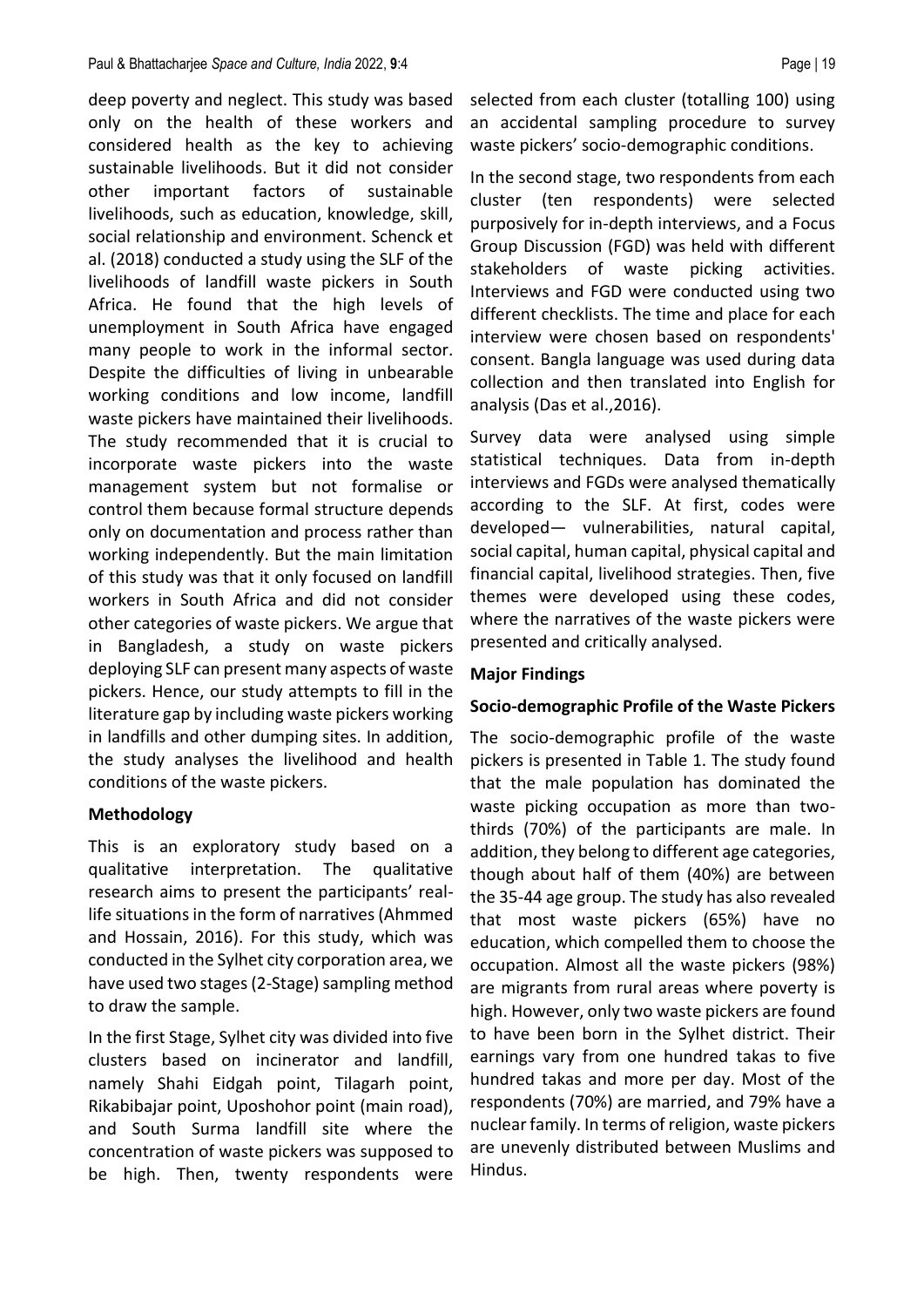| <b>Socio-demographic Features</b>    | <b>Frequency</b>              | Percentage |
|--------------------------------------|-------------------------------|------------|
| <b>Sex</b>                           |                               |            |
| <b>Male</b>                          | 70                            | 70%        |
| <b>Female</b>                        | 30                            | 30%        |
| <b>Age(years)</b>                    | <b>Female</b><br><b>Male</b>  |            |
| $15 - 24$                            | 10<br>5                       | 15%        |
| 25-34                                | 5<br>12                       | 17%        |
| 35-44                                | 12<br>28                      | 40%        |
| 45-54                                | 15<br>$\overline{\mathbf{4}}$ | 19%        |
| 55-64                                | 5<br>$\overline{\mathbf{4}}$  | 9%         |
| <b>Educational Qualification</b>     |                               |            |
| <b>Illiterate</b>                    | 65                            | 65%        |
| <b>Completed primary education</b>   | 32                            | 32%        |
| <b>Completed Secondary education</b> | $\overline{\mathbf{3}}$       | 3%         |
| <b>Earnings per day (BDT.)</b>       |                               |            |
| 100-199                              | 20                            | 20%        |
| 200-299                              | 27                            | 27%        |
| 300-399                              | 25                            | 25%        |
| 400-499                              | 21                            | 21%        |
| 500-500+                             | $\overline{\mathbf{z}}$       | 7%         |
| <b>Marital Status</b>                |                               |            |
| <b>Married</b>                       | 70                            | 70%        |
| <b>Unmarried</b>                     | 20                            | 20%        |
| <b>Divorced</b>                      | 10                            | 10%        |
| <b>Patterns of family</b>            |                               |            |
| <b>Nuclear</b>                       | 79                            | 79%        |
| Joint                                | 21                            | 21%        |
| <b>Place of origin</b>               |                               |            |
| Kishorganj                           | 33                            | 33%        |
| Sirajganj                            | 22                            | 22%        |
| <b>Netrokona</b>                     | 19                            | 19%        |
| <b>Barishal</b>                      | 17                            | 17%        |
| <b>Faridpur</b>                      | $\overline{\mathbf{z}}$       | 7%         |
| <b>Sylhet</b>                        | $\overline{2}$                | 2%         |
| <b>Source: Field Survey</b>          |                               |            |

#### **Vulnerabilities of Waste Pickers**

#### **Insufficient Basic Service for Their Living**

Most of the waste pickers live on the edge of the city— the slums where they live have no access to safe drinking water and proper sanitation system; they do not have a hygienically good place to live in and have meals; neither do they have electricity and gas facilities for cooking. In addition, there are no primary schools and

primary health care centres in their slums. They express their anger as follows:

> We are not gentlemen living in high rise buildings, so we don't have any essential services for our living.

> We are living like wild animals. As a result, we are useless in society.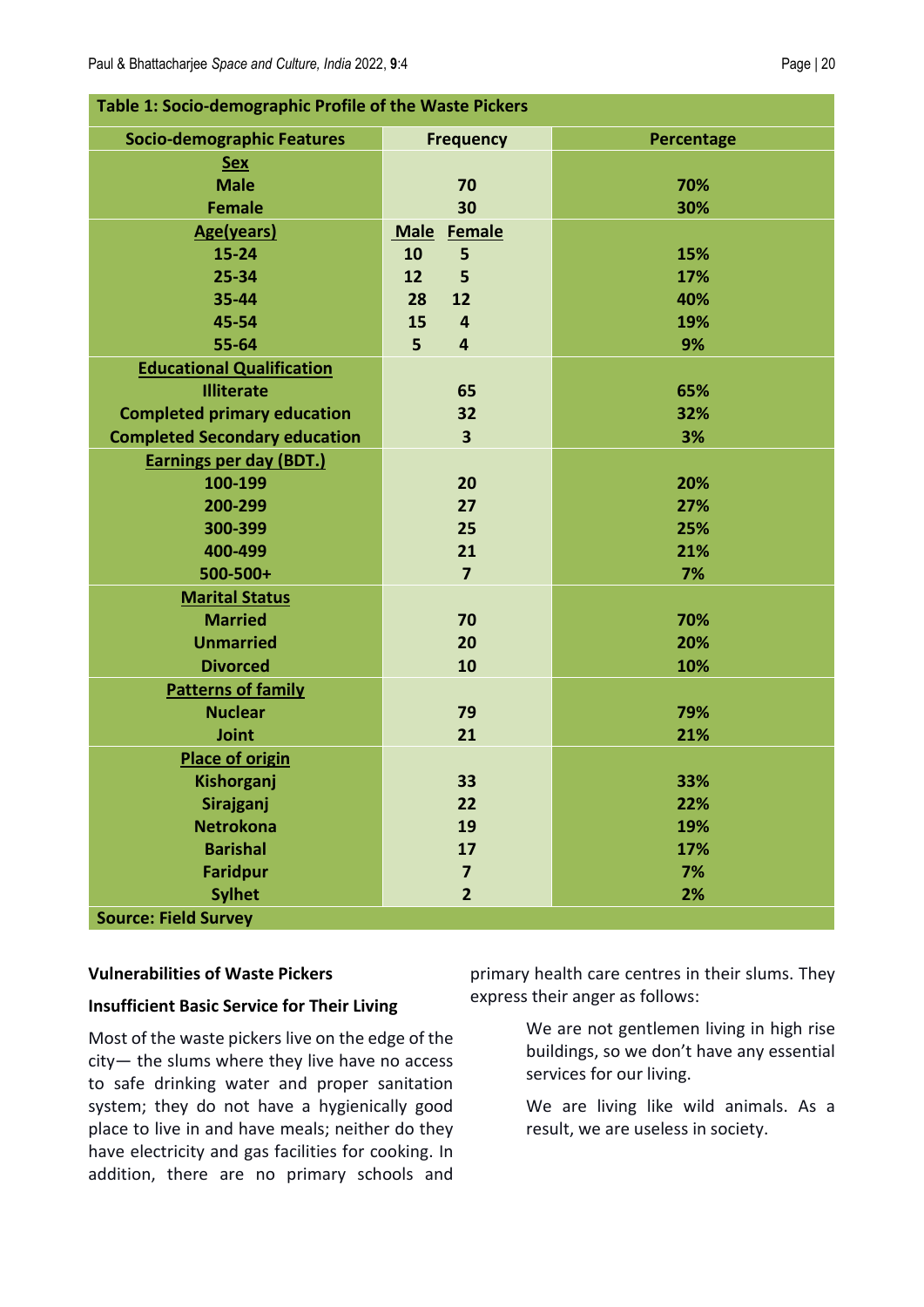# **Waste Picking is Nothing but an Activity of the Struggle for Survival**

People involved in waste picking face more challenges as the dumping site is full of toxic wastes and produces a foul smell. Waste pickers begin their work in the early morning, and after taking a small lunch break in the site, they continue until sunset. They work all day long facing the risks of health hazards and show a lack of concern about using protective tools while collecting waste. A respondent stated:

> Purchasing preventive tools like gloves, masks, and shoes needs money, but I have no money to buy these things. What I earn every day fails to fulfil my basic needs.

Another respondent shared:

We need to work on heavy rainy days and sunny days too. There is no shade house in the dumping site where we can stay during unfavourable weather conditions.

## **Sexual Harassment is a Regular Occurrence at the Sites**

Sexual abuse has been encountered on landfill sites as a common occurrence, particularly among younger and middle-aged women. For example, one of the respondents of the FGD said:

> This environment is not suitable for women, especially for teenage girls. They became the victims of rape and sexual harassment by different male people on this site.

This finding is similar to the many studies (notably Wittmer, 2021) where women face sexual assaults at the workplace.

# **Livelihood Assets**

Five capitals of SLF are described under different themes:

#### **Human Capital**

# *Poor Education and Poverty are Common Conflict among Waste Pickers' Groups is Visible Features of Waste Pickers*

Most waste pickers are illiterate, and they are The FGD's participants described that waste not aware of their children's education. They pickers form small groups based on their place of

thought that their children should assist them during peak season instead of going to school. A respondent commented:

> Only education could not manage our meals three times a day. We need to work. We are poor, so daily earning is more important than education.

We argue that poverty is the critical barrier preventing the children of the waste pickers from attending school.

# *Unskilled Waste Pickers have no Scope for Skill Development*

As waste picking is a quickly learned job and does not require any technical and vocational skills, the migrants from rural areas choose waste picking as a means of livelihood in urban areas. They said:

> We applied for some other jobs, but employers refused us because of our lack of skills and experience.

> There are some training centres in the city area, but it needs a lot of money to be trained

# **Social Capital**

# *Support from their Families during Waste Collection*

Waste pickers prefer to bring their family members to collect and sell waste as adding a family member increases their efforts to collect more recyclable materials and securely store them.

One of the waste pickers said:

We three members, including my wife and a daughter, collect, clean, and segregate waste in the dumping site and store it for sale. Besides, when I go to a scrap dealer, my family members work in the dumping site, and I can choose a buyer who gives a better price for our waste.

# *at the Work Sites*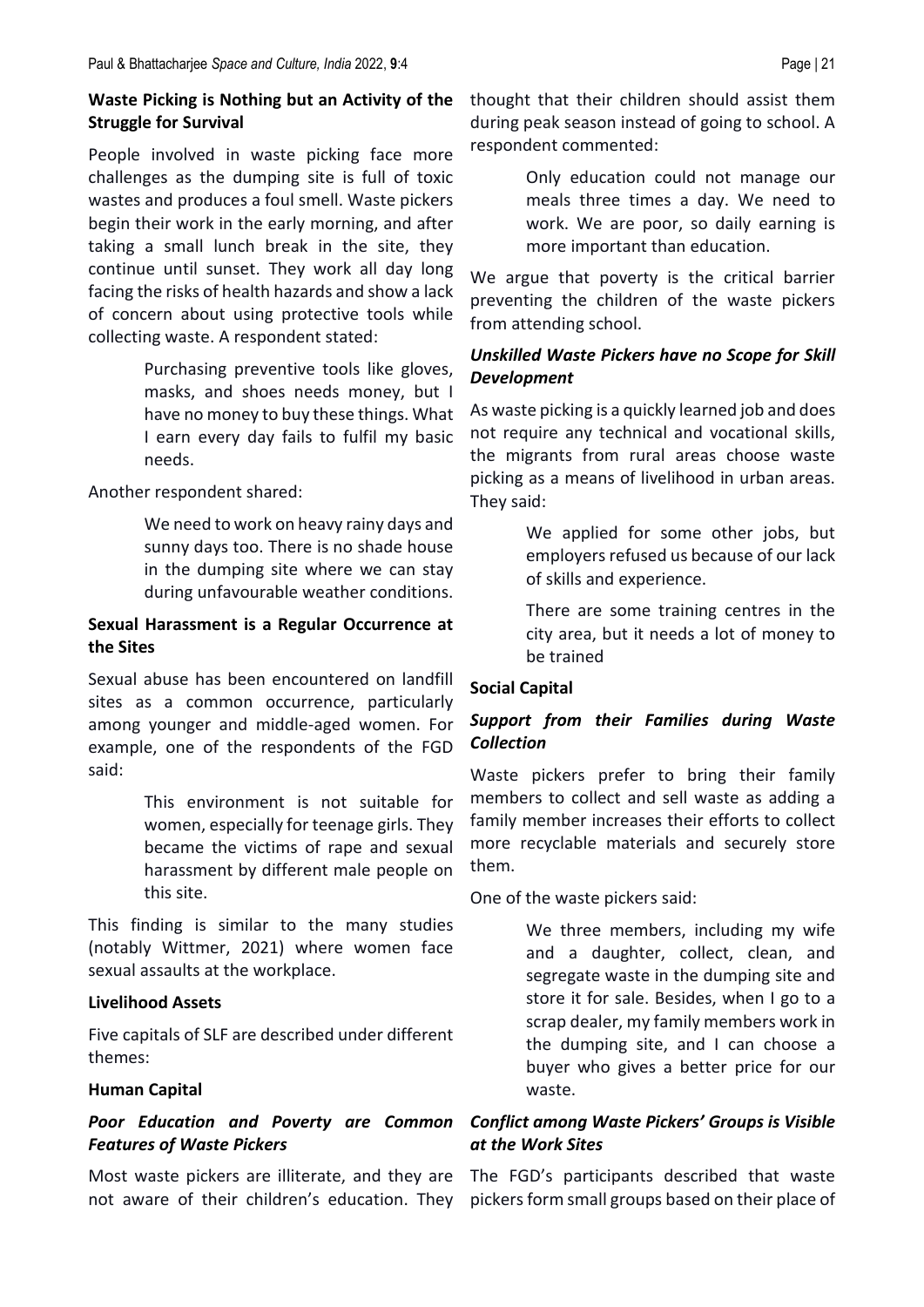origin, gender, and neighbourhood. Group members help each other at their workplace. But intergroup conflict is common among waste pickers at dumping and landfill sites for competition over resources, jealousy, personality conflicts, cultural variation, substance abuse, etc.

#### One participant described:

Different groups in a landfill site are often getting engaged in conflict; they use threats and aggressive language. Sometimes they become violent and then use fists and stick for the attack.

#### *The Public Impose Stigma on Waste Pickers because of their Occupation*

Waste pickers contributed to society by collecting waste from public places, market yards, roadside areas, etc. But they have been neglected by the mainstream community, and often they are harassed by the law enforcement agency.

They expressed their frustration as follows:

Sometimes people screamed at us as 'thief' when we entered a residential area to collect waste. Some waste collectors stole other utensils, but everybody is not a thief. Police thought we were drug peddlers and drug addicts.

Some women of our community lost their jobs as maidservants when their employer came to know they were from the waste pickers' community.

#### **Physical Capital**

#### *Struggling Life within a Single Room*

Compared to their earnings, accommodation in the slum of Sylhet City Corporation is costly. Most of them rent a single room they share with their families, where maintaining privacy is difficult. They need to cook in this room; sometimes they store collected waste too in the same room. As some participants shared:

> We are five members, and we have only one room to stay in the slum. We hang a curtain to separate our bed from the children at night to manage our privacy.

Even we need to store our collected waste in this small room.

#### *No Vehicles for Collecting Waste*

There is no vehicle for going to the dumpsite. The dumping site is more than three kilometres away from the living place of waste pickers. They generally walk to the dumping site. They sometimes hire a vehicle to carry their collected things, but it depends on the weight of the trash. As waste pickers said:

> We go to the landfill by walking. We hire rickshaws for taking our heavy accumulated products at our home.

#### **Natural Capital**

# *Waste is Detrimental to both Humans and Nature*

Sylhet City Corporation has a dumping site far from the living area. But due to the scarcity of modern waste management and environmental services, gathered waste pollutes land and water and negatively affects biodiversity. In addition, burned waste often contaminates the air with toxic fumes that lead to human respiratory illnesses. As FGD participants said:

> Waste is increasing day by day, which covers a large area and destroys land fertility.

> Smoke from waste burning pollutes the air; it creates suffocation amongst people

#### **Financial Capital**

# *Waste Collections Vary Seasonally, and the Price also Varies on the Amount of Waste Collected*

Waste pickers sometimes face challenges in selling the wastes. They sell the wastes to a collector or a middleman appointed by the scrap dealers. The respondents said that recyclable waste varies seasonally, especially when the price goes down in the rainy season as they cannot store enough waste.

One participant said:

The price of waste depends on the amount of waste collected. Whenever I go to a scrap dealer with a small bag or a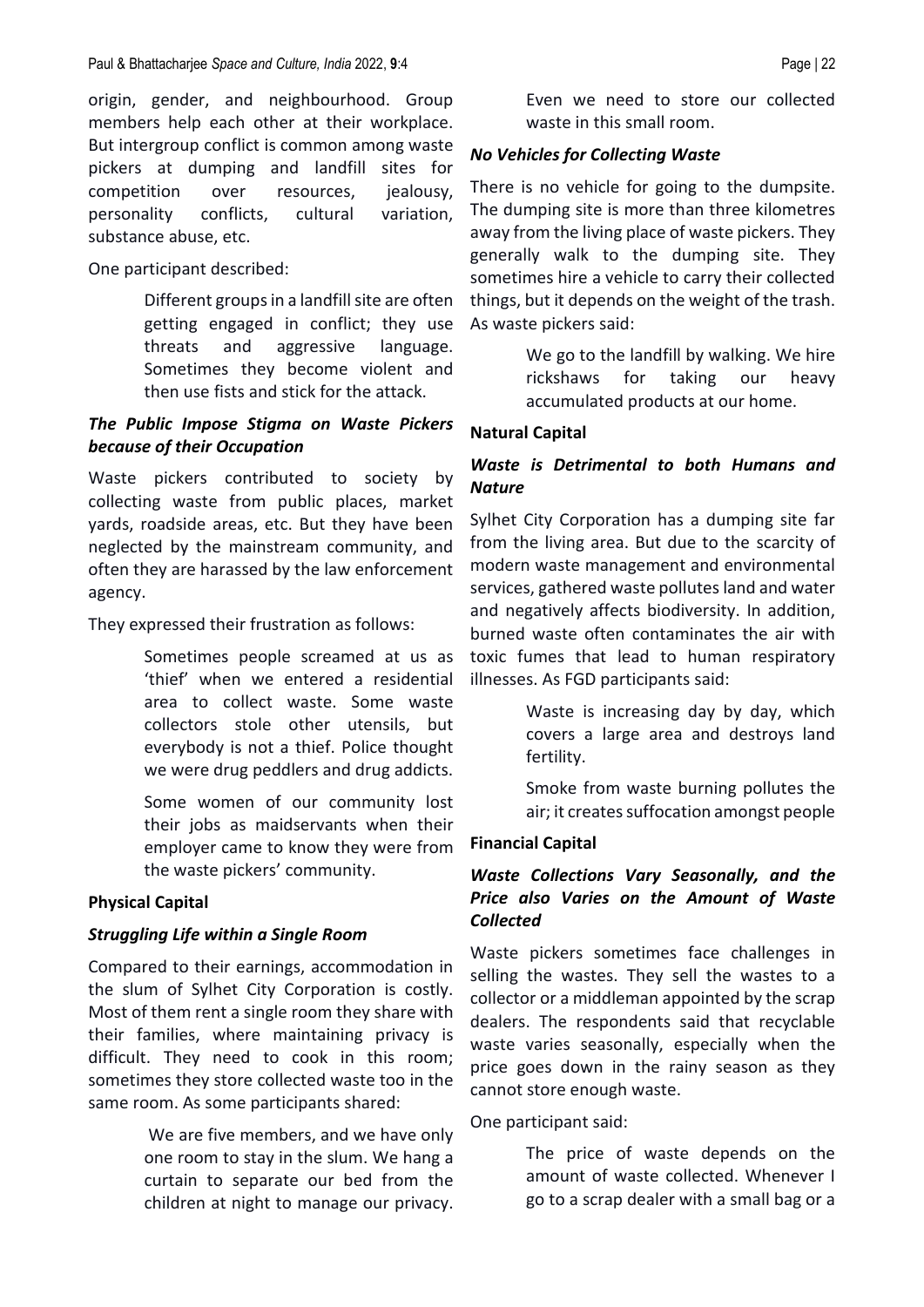few bags of waste, the dealer does not show interest in buying it but sympathises and pays the price as he wishes.

#### *No Other Job Opportunities for Waste Pickers*

Waste pickers remain busy the whole day in this work and have no weekly holidays. Our research respondents had failed to start any small business with micro-credits or loans. As some of the respondents stated:

> After a whole day's tiredness, I could not do any other jobs to support my family.

> As we are living in a slum area, the NGOs do not offer any loans to us.

#### *Spending Earnings on Smoking, Drinking, and Betel Leaves*

Almost all the waste pickers either smoke or chew betel leaves. They argued that it helps avoid the foul smell and prevent vomiting tendency. Regarding the chewing of betel nuts, the comments of the participants were similar:

> I cannot spend a single day without betel leaves.

> Taking food is not mandatory for me, but betel leaves are a must.

Participants of the FGD said drinking is a popular habit among waste pickers. They remain busy managing alcohol for them rather than managing foods for their families. But when they were being asked about this, there were no responses.

#### **Health Status of Waste Pickers**

# *Unaware of their Simple Injury, which Turns into a Significant Physical Threat*

As the working sites for the waste pickers are hazardous, they generally get wounded at their worksites for various reasons— broken pieces of glasses, infected needles, and medical wastes, but they depend on traditional self-treatment methods. However, they abstain from visiting medical centres and doctors mainly due to financial problems. They said:

> Cutting is normal in our occupation, so we don't take it seriously.

We cannot afford the treatment cost, so we don't go to the doctor for a single cut. But, if it turns serious, we take that person to the hospital.

## *Their Living Area is the Birthplace of Infectious Disease*

Waste pickers live in a densely populated area that is considered the home of different communicable diseases. Most waste pickers and their children who work to dispose of the garbage eat without washing their hands and often suffer from diarrhoea and illness due to unhealthy conditions. As a result, diarrhoea, fever, cough, and skin infections are common in their community. Sometimes these diseases turn into an epidemic. They opined:

> Some seasonal diseases are common in our area. Again, our living environment is responsible for this.

#### **Discussion**

This study has unfolded that waste collection is not a hereditary business. However, lack of skills and jobs with poor education and migration to a new city coerce them to choose this occupation. These findings validate the observations of Rahman et al. (2017) and Schenck et al. (2018), who also found that unemployment, lack of education, money and skills push them in these activities. Despite many barriers such as seasonal factors, clashes and harassment at the dumping sites, stigma, poor income, beneficiaries' intermediaries, occupational health hazards (Uddin et al., 2020) they are still doing their job. As most of them are unaware of their own life, the future of their next generation is uncertain too. Poor health outcomes among waste pickers explain their incapacity to clear environmental trash, which leads to an increase in disease spread in the wider population. (Kistan et al., 2020; Uddin et al., 2020). Besides, the city corporation authority does not recognise their contribution, and the Government and non-government organisations take no special facilities for them. No internal organisation is there to send their demands to the appropriate authority. So, it can be argued that the livelihood outcome of waste pickers in Sylhet City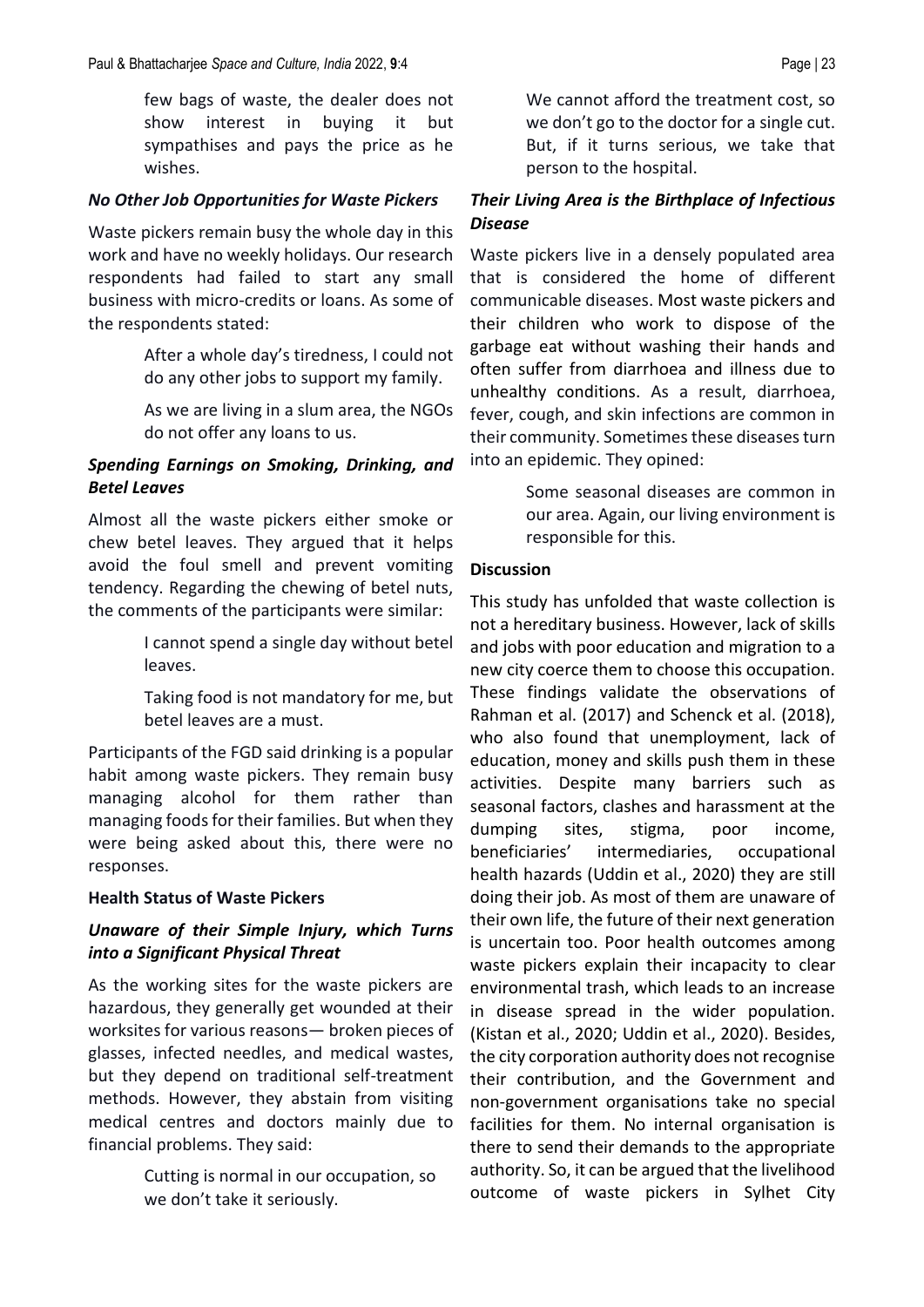Corporation became vulnerable because of insufficient assets. Moreno-Sanchez and Maldonado (2006) found that informal waste pickers are deprived of elementary social services such as protective tools, economic support, and health care facilities in developing country. Dias (2012) proposed an organisation for waste pickers that help better represent policies. This study suggests local governments should recognise waste pickers' contribution and take necessary steps to improve their livelihoods. Because waste picking is an occupation to deal with the trash and keep the city clean, responsible authority can make this sector attractive for many unemployed people of Bangladesh.

#### **What this study adds**

Waste pickers save the massive cost of recycling work in the city corporation, but they live in poverty and have poor health. City dwellers also deny their contributions that play a significant role in making the city environment clean.

They clean others' living areas, but they remain in unhealthy living conditions and enjoy poor health facilities. Meeting their daily basic needs with a minimum income is their prime focus. They are representative of a vulnerable group in the city area. Benjamin (2007) also found that waste pickers are considered the most vulnerable in Bangladesh's poor waste management system.

Using SLF, this study identifies the vulnerabilities of waste pickers and their livelihood strategies living in the Sylhet City Corporation. Different factors such as poverty, lack of education, skills, and migration to a new place are responsible for their weak condition. Among eight coping mechanism strategies (Tobin et al., 1989), they follow problem avoidance techniques. They know the reason for their poor condition but do not take any action to improve their situation, only blame their luck for their circumstances. Such as, they have the basic skills to start a new business, but they do not seek any support from anywhere. They prefer daily casual occupations where they can work according to their wish. Although they express grief for treating them

differently, they are used to this lifestyle in reality.

#### **Conclusion**

This study aimed at probing the livelihood status and health conditions of the waste pickers in Sylhet City Corporation. Despite the significant contribution of waste pickers to the waste management system, the study finds vulnerable livelihood conditions and poor health status prevailing among them in the Sylhet City Corporation area. Though waste pickers admit their poor conditions, they adopt a problem avoidance strategy for their living. They have limited or no access to mainstream communities and their assets. Thus, assets such as learning technical skills, getting access to social service and financial assistance, receiving social support from neighbouring communities, managing standard places to live, building cooperatives for strengthening waste picking business, and using technology at the workplace will be helpful strategies to improve their life. The Government should make an appropriate policy for them, and the City Corporation should determine adequate salary and incentive provisions. In addition, further comprehensive studies can be initiated focusing on the marginalisation and social exclusion of waste pickers as the study lacks adequate data about their exclusion and economic vulnerability.

#### **References**

Ahmed, M. F., & Rahman, M. M. (2000). Water Supply and Sanitation: Rural and low-income urban communities, ITN-Bangladesh. *Center for water supply and waste management, BUET, Dhaka, Bangladesh*, 191-195.

Ahmmed, F. & Hossain, M. (2016). A Study Report on Working Conditions of Tea Plantation Workers in Bangladesh. *ILO Country Office for Bangladesh*, Dhaka.

[http://www.ilo.int/wcmsp5/groups/public/--](http://www.ilo.int/wcmsp5/groups/public/---asia/---ro-bangkok/---ilo-dhaka/documents/publication/wcms_563692.pdf) [asia/---ro-bangkok/---ilo-](http://www.ilo.int/wcmsp5/groups/public/---asia/---ro-bangkok/---ilo-dhaka/documents/publication/wcms_563692.pdf)

[dhaka/documents/publication/wcms\\_563692.p](http://www.ilo.int/wcmsp5/groups/public/---asia/---ro-bangkok/---ilo-dhaka/documents/publication/wcms_563692.pdf) [df](http://www.ilo.int/wcmsp5/groups/public/---asia/---ro-bangkok/---ilo-dhaka/documents/publication/wcms_563692.pdf)

Ahsan, A., Alamgir, M., El-Sergany, M., Shams, S., Rowshon, M., & Daud, N. (2014). Assessment of Municipal Solid Waste Management System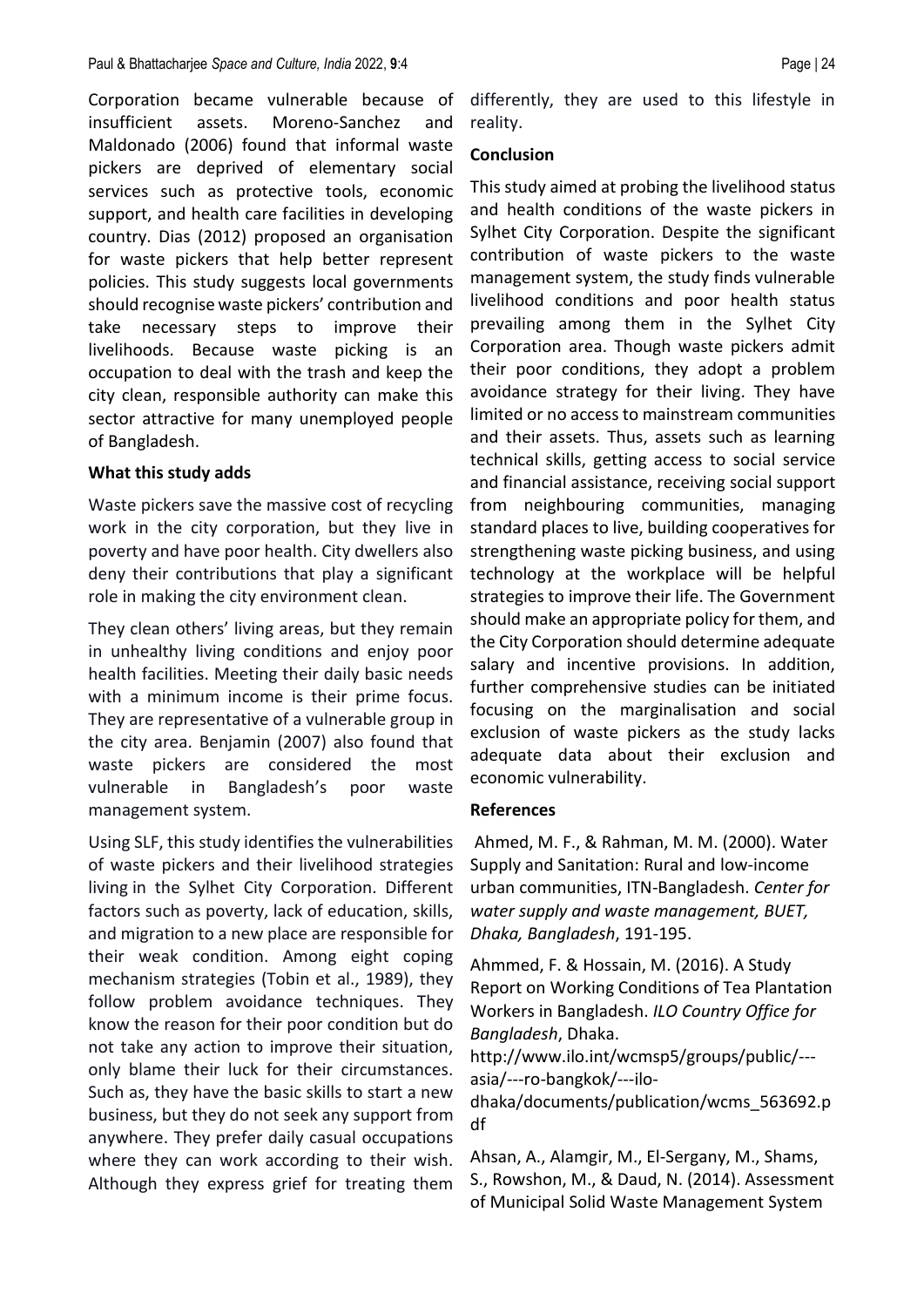in a Developing Country. *Chinese Journal Of Engineering*, *2014*, 1-11. [https://doi.org/10.1155/2014/561935.](https://doi.org/10.1155/2014/561935)

Al-Khatib, I., Al-Sari', M., & Kontogianni, S. (2020). Assessment of Occupational Health and Safety among Scavengers in Gaza Strip, Palestine. *Journal Of Environmental and Public Health*, *2020*, 1-9.

[https://doi.org/10.1155/2020/3780431.](https://doi.org/10.1155/2020/3780431)

Ashikuzzaman, M., & Howlader, M. (2020). Sustainable Solid Waste Management in Bangladesh. *Advances in Environmental Engineering and Green Technologies*, 35-55. [https://doi.org/10.4018/978-1-7998-0198-](https://doi.org/10.4018/978-1-7998-0198-6.ch002) [6.ch002.](https://doi.org/10.4018/978-1-7998-0198-6.ch002)

Bangladesh Bureau of Statistics.(2019).

#### *Bangladesh Statistics 2019.*

[https://bbs.portal.gov.bd/sites/default/files/file](https://bbs.portal.gov.bd/sites/default/files/files/bbs.portal.gov.bd/page/a1d32f13_8553_44f1_92e6_8ff80a4ff82e/2020-05-15-09-25-dccb5193f34eb8e9ed1780511e55c2cf.pdf) [s/bbs.portal.gov.bd/page/a1d32f13\\_8553\\_44f1](https://bbs.portal.gov.bd/sites/default/files/files/bbs.portal.gov.bd/page/a1d32f13_8553_44f1_92e6_8ff80a4ff82e/2020-05-15-09-25-dccb5193f34eb8e9ed1780511e55c2cf.pdf) [\\_92e6\\_8ff80a4ff82e/2020-05-15-09-25](https://bbs.portal.gov.bd/sites/default/files/files/bbs.portal.gov.bd/page/a1d32f13_8553_44f1_92e6_8ff80a4ff82e/2020-05-15-09-25-dccb5193f34eb8e9ed1780511e55c2cf.pdf) [dccb5193f34eb8e9ed1780511e55c2cf.pdf](https://bbs.portal.gov.bd/sites/default/files/files/bbs.portal.gov.bd/page/a1d32f13_8553_44f1_92e6_8ff80a4ff82e/2020-05-15-09-25-dccb5193f34eb8e9ed1780511e55c2cf.pdf)

Benjamin, S. (2007). *Rapid assessment on scavenging and waste recycling work by children in South Africa*. Department of Labour and International Labour Organisation (ILO), Pretoria, South Africa.

https://www.academia.edu/3546866/A\_Rapid\_ Assessment of Scavenging and Waste Recycli ng Work by Children in South Africa

Carenbauer, M. (2021). Essential or dismissible? Exploring the challenges of waste pickers in relation to COVID-19. *Geoforum*, *120*, 79-81. [https://doi.org/10.1016/j.geoforum.2021.01.01](https://doi.org/10.1016/j.geoforum.2021.01.018) [8](https://doi.org/10.1016/j.geoforum.2021.01.018)

Das, T. K., Bhattacharyya, R., Alam, M. F., & Pervin, A. (2016). Domestic violence in Sylhet, Bangladesh: Analysing the experiences of abused women. *Social change*, *46*(1), 106-123. [https://doi.org/10.1177/0049085715618561](https://doi.org/10.1177%2F0049085715618561)

Department for International Development. (1999). *Sustainable livelihoods guidance sheets*. https://www.ennonline.net/attachments/871/d fid-sustainable-livelihoods-guidance-sheetsection1.pdf

Dias, S. (2012). Not to be taken for granted: What informal waste pickers offer the urban economy. *The Global Urbanist*. [http://globalurbanist.com/2012/11/27/waste](http://globalurbanist.com/2012/11/27/waste-pickers)[pickers](http://globalurbanist.com/2012/11/27/waste-pickers)

Dias, S.M. (2016). Waste pickers and cities. *Environment and Urbanisation*, 28(2), 375–390.

<https://doi.org/10.1177%2F0956247816657302>

Gutberlet, J., & Baeder, A. (2008). Informal recycling and occupational health in Santo André, Brazil. *International Journal Of Environmental Health Research*, *18*(1), 1-15. <https://doi.org/10.1080/09603120701844258>

Guerrero, L. A., Maas, G., & Hogland, W. (2013). Solid waste management challenges for cities in developing countries. *Waste Management*, *33*(1), 220-232.

https://doi.org/10.1016/j.wasman.2012.09.008

Kagan, C. & Scott-Roberts, S. (2002). *Family based intervention for children with Cerebral Palsy and their inclusion in the community project from the perspectives of occupational therapy and community psychology*. [online] https://e-space.mmu.ac.uk/id/eprint/24637

Kaza, S., Yao, L., Bhada-Tata, P., & Van Woerden, F. (2018). *What a Waste 2.0: A Global Snapshot of Solid Waste Management to 2050*. Washington, DC: World Bank. [https://openknowledge.worldbank.org/handle/](https://openknowledge.worldbank.org/handle/10986/30317) [10986/30317](https://openknowledge.worldbank.org/handle/10986/30317)

Kistan, J., Ntlebi, V., Made, F., Kootbodien, T., Wilson, K., Tlotleng, N., Kgalamono, S., Mathee, A., & Naicker, N. (2020). Health care access of informal waste recyclers in Johannesburg, South Africa. *PLOS ONE*, *15*(7), e0235173. <https://doi.org/10.1371/journal.pone.0235173>

Krantz, L. (2001). *The sustainable livelihood approach to poverty reduction.* SIDA.[online] [https://www.sida.se/contentassets/bd474c210](https://www.sida.se/contentassets/bd474c210163447c9a7963d77c64148a/the-sustainable-livelihood-approach-to-poverty-reduction_2656.pdf) [163447c9a7963d77c64148a/the-sustainable](https://www.sida.se/contentassets/bd474c210163447c9a7963d77c64148a/the-sustainable-livelihood-approach-to-poverty-reduction_2656.pdf)[livelihood-approach-to-poverty](https://www.sida.se/contentassets/bd474c210163447c9a7963d77c64148a/the-sustainable-livelihood-approach-to-poverty-reduction_2656.pdf)[reduction\\_2656.pdf](https://www.sida.se/contentassets/bd474c210163447c9a7963d77c64148a/the-sustainable-livelihood-approach-to-poverty-reduction_2656.pdf)

Leahy, S. (2018, May 18 ). "*How People Make Only a Jar of Trash a Year"*. National Geographic.

[https://www.nationalgeographic.com/science/](https://www.nationalgeographic.com/science/article/zero-waste-families-plastic-culture) [article/zero-waste-families-plastic-culture](https://www.nationalgeographic.com/science/article/zero-waste-families-plastic-culture)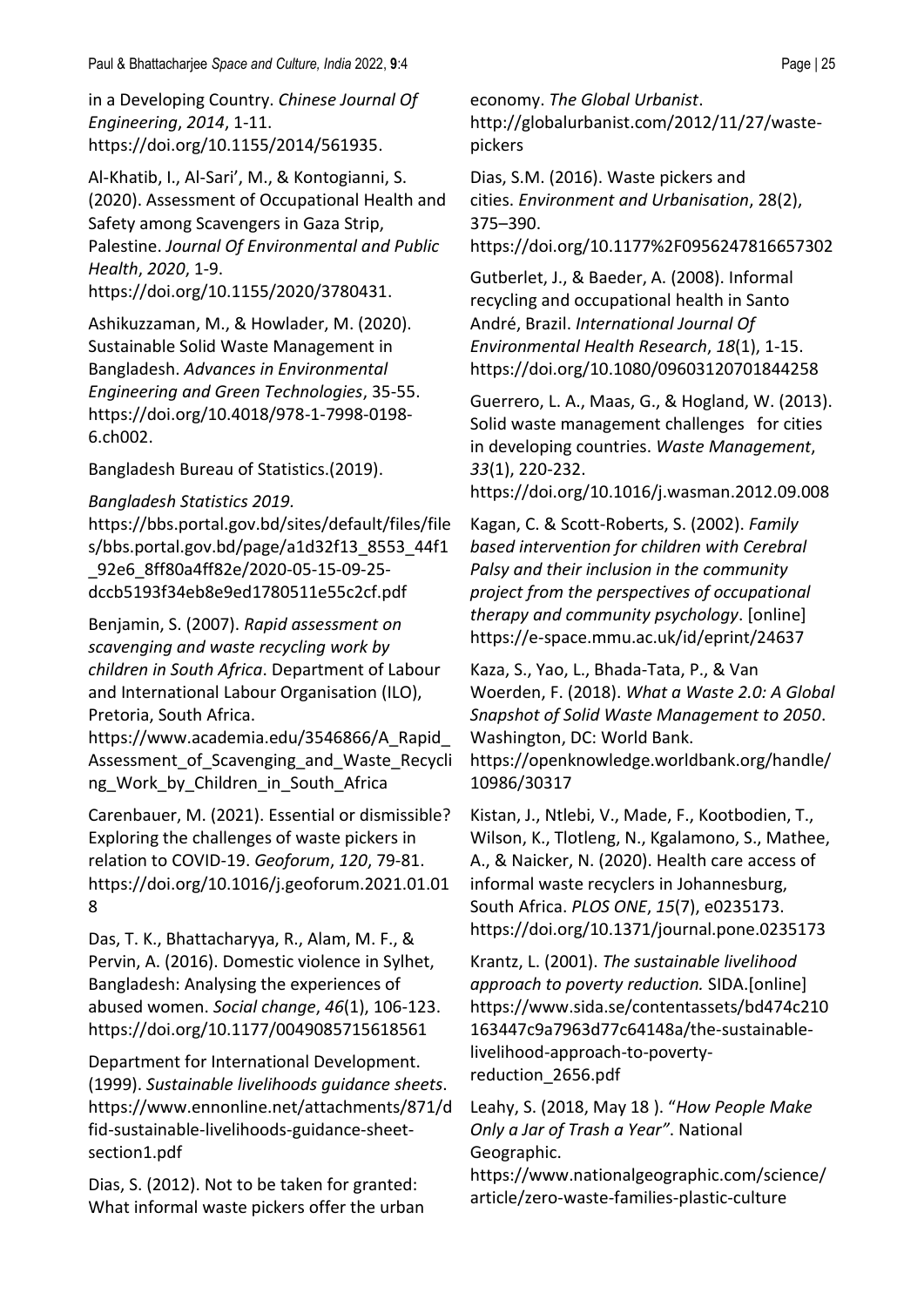Medina, M. (2000). Scavenger cooperatives in Asia and Latin America. *Resources, Conservation and Recycling*, 31(1),51–69. [https://doi.org/10.1016/S0921-3449\(00\)00071-](https://doi.org/10.1016/S0921-3449(00)00071-9) [9](https://doi.org/10.1016/S0921-3449(00)00071-9)

Medina, M. (2005). Serving the unserved: informal refuse collection in Mexico. *Waste Management & Research: The Journal For A Sustainable Circular Economy*, *23*(5), 390-397. [https://doi.org/10.1177/0734242x05057698.](https://doi.org/10.1177/0734242x05057698)

Moreno-Sanchez, R., & Maldonado, J. (2006). Surviving from garbage: The role of informal waste-pickers in a dynamic model of solidwaste management in developing countries. *Environment and Development Economics, 11*(3), 371-391. <https://doi.org/10.1017/S1355770X06002853>

Mothiba, M., Moja, S., & Loans, C. (2017). A Review of the Working Conditions and Health Status of Waste Pickers at Some Landfill Sites in the City of Tshwane Metropolitan Municipality, South Africa. *Advances in Applied Science Research,* 8(3), 90-97. http://www.dustmonitoring-

equipment.com/Mathema%20Mothiba%20Publ ished%20article.pdf

Ojeda-Benitez, S., Armijo-de-Vega, C., & Ramírez-Barreto, M. (2002). Formal and informal recovery of recyclables in Mexicali, Mexico: Handling alternatives. *Resources, Conservation and Recycling*, *34*(4), 273-288. [https://doi.org/10.1016/s0921-3449\(01\)00105-](https://doi.org/10.1016/s0921-3449(01)00105-7) [7](https://doi.org/10.1016/s0921-3449(01)00105-7)

Omotoso, K. (2017). Informal waste recycling activities: Implications for livelihood and health. *African Journal Of Science, Technology, Innovation and Development*, *9*(6), 785-793. [https://doi.org/10.1080/20421338.2017.13805](https://doi.org/10.1080/20421338.2017.1380584) [84](https://doi.org/10.1080/20421338.2017.1380584)

Rahman, M.Z., Siwar, C. & Begum, R.A.(2017). Achieving Sustainable Livelihood Through Solid Waste Management in Dhaka City. *International Journal of GEOMATE*, *12*(30), pp.19-27. <http://dx.doi.org/10.21660/2017.30.160618>

Rahman, M. A. (2017). E-waste management: A study on legal framework and institutional

preparedness in Bangladesh. North South University.

http://www.northsouth.edu/newassets/files/pp gresearch/PPG\_5th\_Batch/14.Anis\_Ewaste Management. Pdf.

Schenck, C., Blaauw, P., Swart, E., Viljoen, J., & Mudavanhu, N. (2018). The management of South Africa's landfills and waste pickers on them: Impacting lives and livelihoods. *Development Southern Africa*, *36*(1), 80-98. [https://doi.org/10.1080/0376835x.2018.14838](https://doi.org/10.1080/0376835x.2018.1483822) [22](https://doi.org/10.1080/0376835x.2018.1483822)

Schenck, C.J., Blaauw, P.F., Viljoen, J.M. & Swart, E.C. (2019). Exploring the Potential Health Risks Faced by Waste Pickers on Landfills in South Africa: A Socio-Ecological Perspective. *International Journal of Environmental Research and Public Health*, 16(11),2059.

<https://doi.org/10.3390/ijerph16112059>

Tobin, D., Holroyd, K., Reynolds, R., & Wigal, J. (1989). The hierarchical factor structure of the coping strategies inventory. *Cognitive Therapy and Research*, *13*(4), 343-361. [https://doi.org/10.1007/bf01173478.](https://doi.org/10.1007/bf01173478)

Uddin, S., Gutberlet, J., Ramezani, A., & Nasiruddin, S. (2020). Experiencing the Everyday of Waste Pickers: A Sustainable Livelihoods and Health Assessment in Dhaka City, Bangladesh. *Journal of International Development*, *32*(6), 833-853. <https://doi.org/10.1002/jid.3479>

Wiego.org. (2013). *Waste Pickers: The Right to Be Recognized as Workers*.

[https://www.wiego.org/sites/default/files/reso](https://www.wiego.org/sites/default/files/resources/files/WIEGO-Waste-Pickers-Position-Paper.pdf) [urces/files/WIEGO-Waste-Pickers-Position-](https://www.wiego.org/sites/default/files/resources/files/WIEGO-Waste-Pickers-Position-Paper.pdf)[Paper.pdf.](https://www.wiego.org/sites/default/files/resources/files/WIEGO-Waste-Pickers-Position-Paper.pdf)

Wilson, D., Velis, C., & Cheeseman, C. (2006). Role of informal sector recycling in waste management in developing countries. *Habitat International*, *30*(4), 797-808. [https://doi.org/10.1016/j.habitatint.2005.09.00](https://doi.org/10.1016/j.habitatint.2005.09.005) [5](https://doi.org/10.1016/j.habitatint.2005.09.005)

Wittmer, J. (2021). "We live and we do this work": Women waste pickers' experiences of wellbeing in Ahmedabad, India. *World*